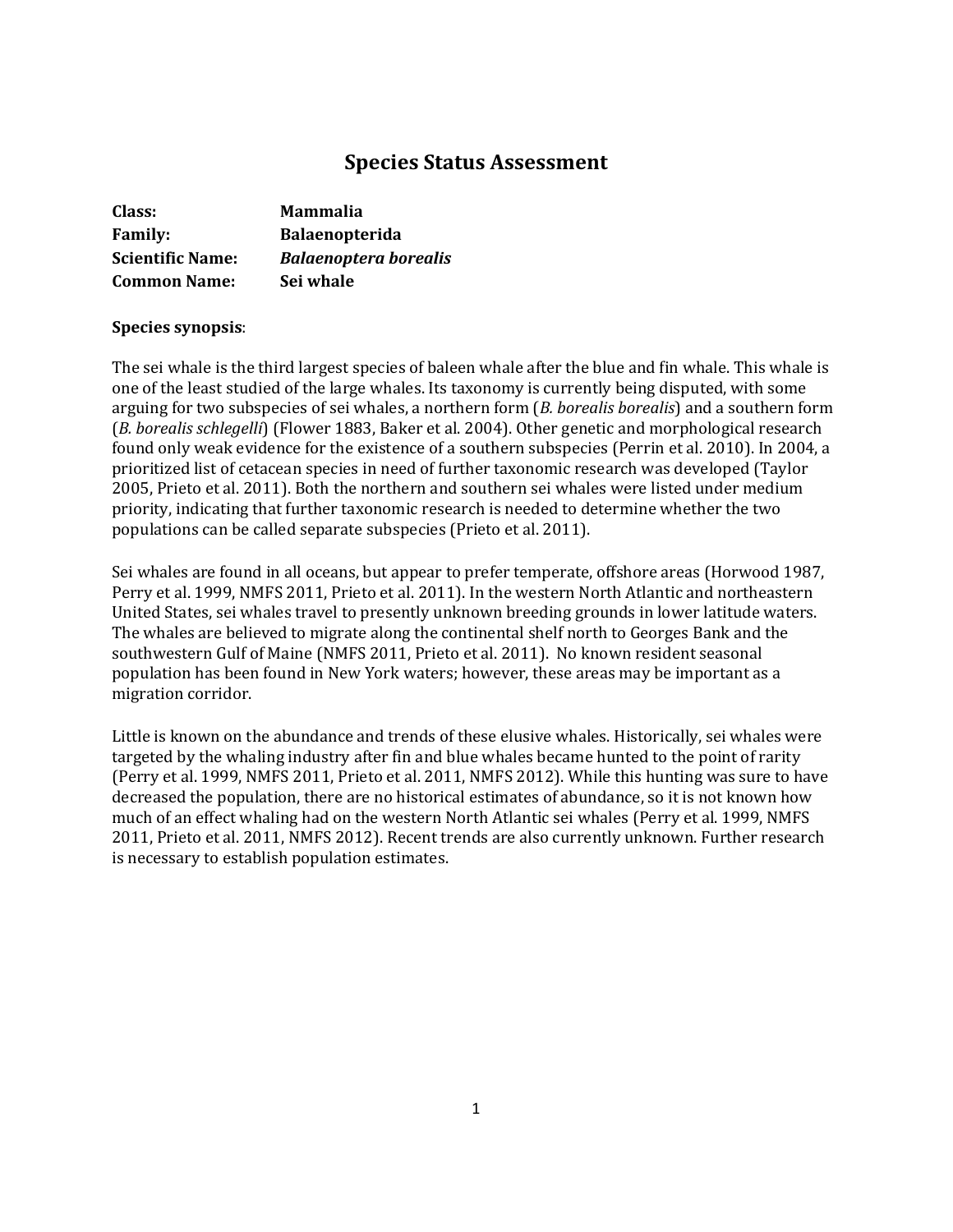### **I. Status**

## **a. Current and Legal Protected Status**

- **i. Federal** \_\_\_\_ Endangered\_\_\_\_\_\_\_\_\_\_\_\_\_\_\_\_\_\_\_\_ **Candidate? \_\_\_\_\_\_\_\_\_\_\_**
- **ii.** New York **Endangered**; SGCN

## **b. Natural Heritage Program Rank**

- **i. Global** \_\_\_\_\_\_G3\_\_\_\_\_\_\_\_\_\_\_\_\_\_\_\_\_\_\_\_\_\_\_\_\_\_\_\_\_\_\_\_\_\_\_\_\_\_\_\_\_\_\_\_\_\_\_\_\_\_\_\_\_\_\_\_\_\_
- ii. **New York** \_\_\_\_\_\_SNA\_\_\_\_\_\_\_\_\_\_\_\_\_\_\_\_\_\_ **Tracked by NYNHP?** \_\_Yes\_\_\_\_

## **Other Rank:**

'Depleted' under the Marine Mammal Protection Act of 1972 CITES Appendix I Endangered under the Species at Risk Act (Canada)

## **Status Discussion:**

The sei whale was listed as endangered under the Endangered Species Act when it was first passed in 1972. Although initially overlooked by whalers, many populations of sei whales were significantly reduced by commercial whaling when more preferred species were depleted (Perry et al. 1999, NMFS 2011, Prieto et al. 2011, NMFS 2012). These whales were hunted from the 1950s through the early 1970s. Even after they received protection in the early 1970s, Japan and Iceland continued to take low numbers of sei whales (Perry et al. 1999, NMFS 2011, Prieto et al. 2011, NMFS 2012). The sei whale is one of the least understood of the baleen whales, and the current status of most stocks is unknown.

The sei whale is divided into four stocks worldwide: the Hawaiian stock, Eastern North Pacific stock, western North Atlantic stock, and Nova Scotia stock, which includes the entire east coast of the United States. These stocks were defined solely for management purposes (Prieto et al. 2011). Further research is warranted to determine if these populations are distinct. The status of this stock is unknown (NMFS 2012, Prieto et al. 2011). However, since average serious injury and death due to human interactions exceeds PBR this is considered a strategic stock (NMFS 2013).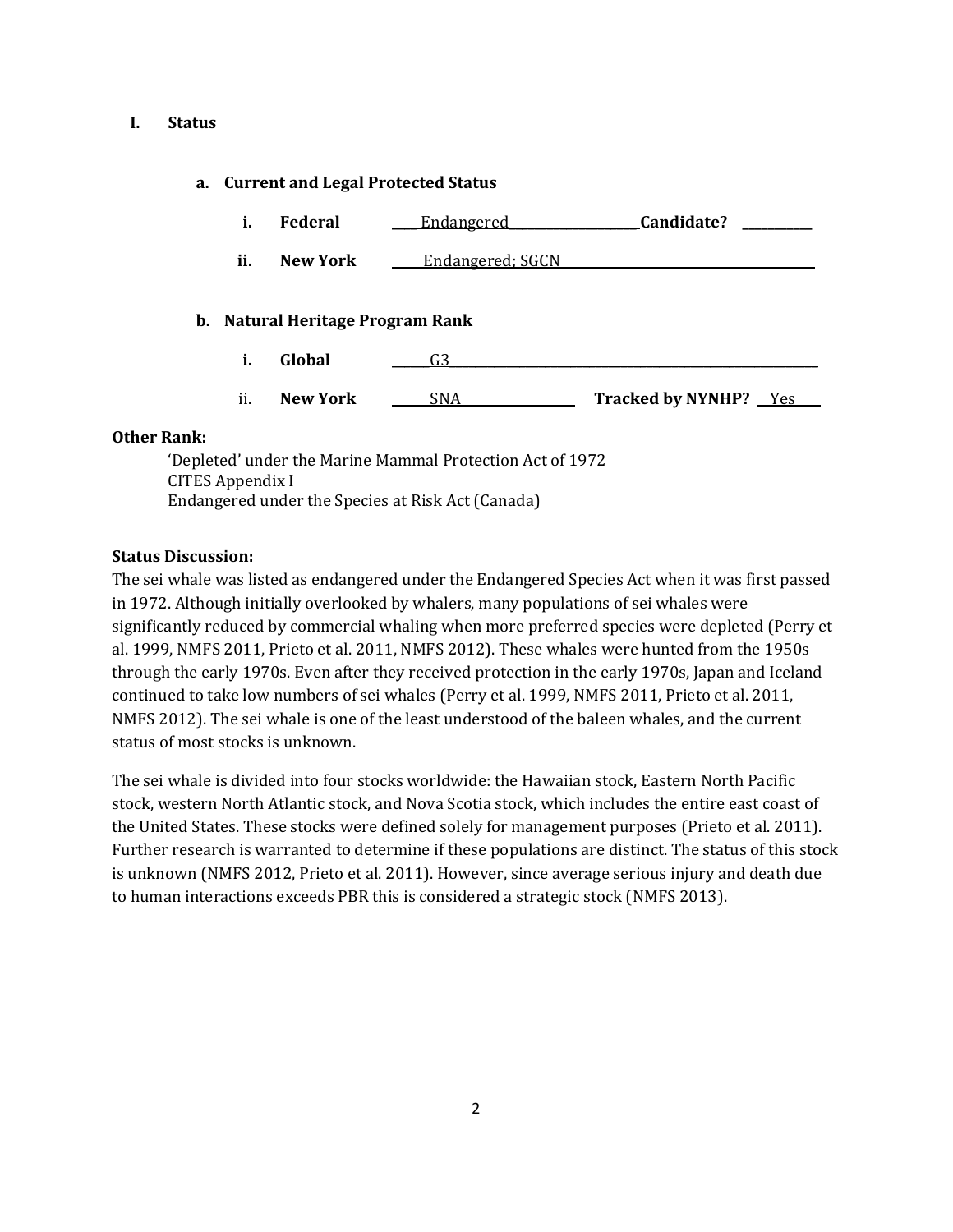### **II. Abundance and Distribution Trends**

- **a. North America**
	- **i. Abundance**

**\_\_\_\_\_ declining \_\_\_\_\_increasing \_\_\_\_\_\_stable \_\_X\_\_ unknown**

**ii. Distribution:**

**\_\_\_\_\_ declining \_\_\_\_\_increasing \_\_\_\_\_\_stable \_\_X\_\_ unknown**

Time frame considered: Population trends have never been analyzed for **this population.\_\_\_\_\_\_\_\_\_\_\_\_\_\_\_**

- **b. Regional** 
	- **i. Abundance**

**\_\_\_\_\_ declining \_\_\_\_\_increasing \_\_\_\_\_stable \_\_X\_\_ unknown**

**ii. Distribution:**

**\_\_\_\_\_ declining \_\_\_\_\_increasing \_\_\_\_\_stable \_\_X\_\_ unknown**

**Regional Unit Considered:\_\_\_\_\_\_\_\_Northeast: Nova Scotia Stock\_\_\_\_\_\_\_\_\_\_\_\_\_\_\_\_ Time Frame Considered: \_\_\_\_\_\_Population trends have never been analyzed for this stock.\_\_\_\_\_\_\_\_\_\_\_\_\_\_\_\_\_\_\_\_\_\_\_\_\_\_\_\_\_\_\_**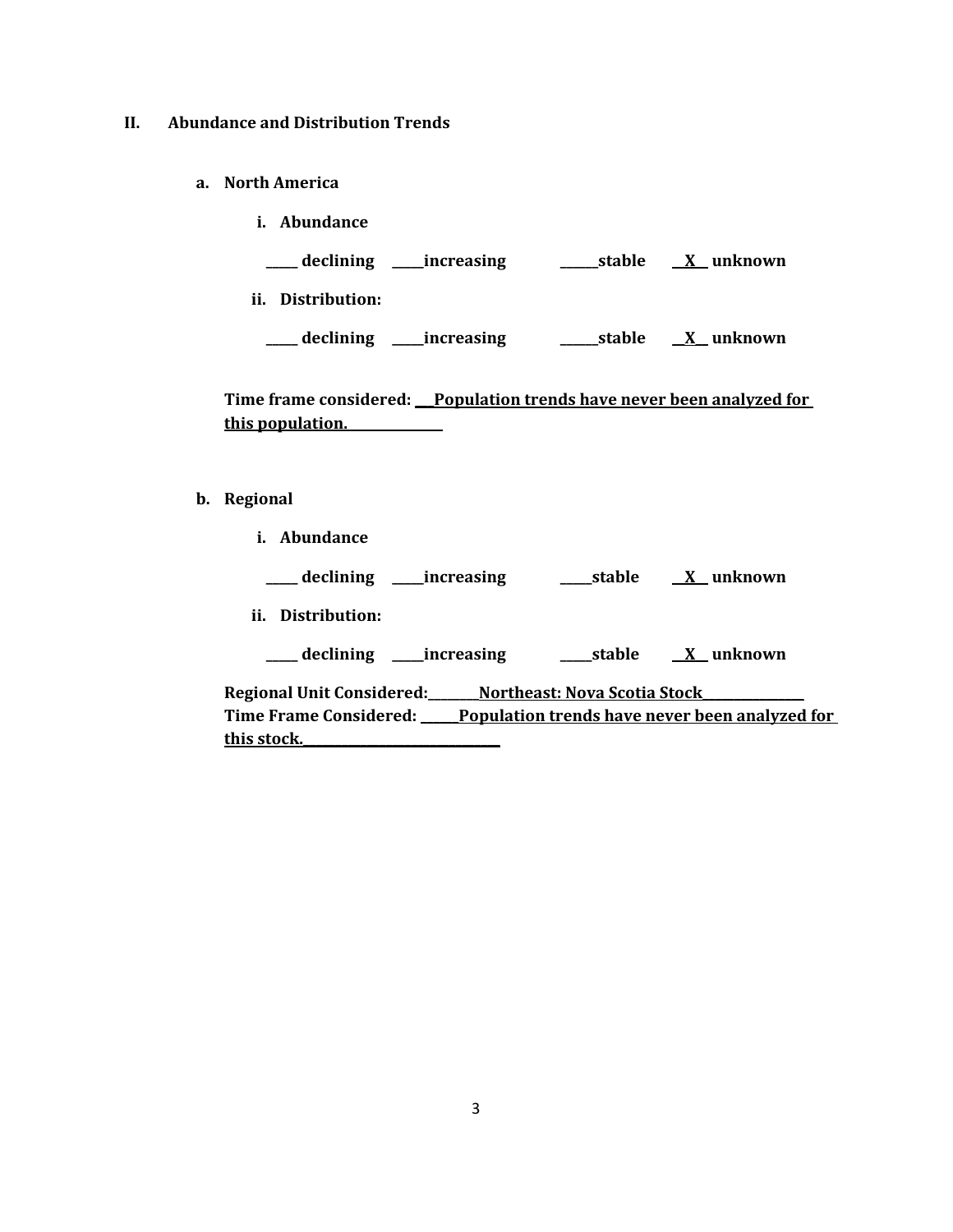**c. Adjacent States and Provinces**

| <b>CONNECTICUT</b>                                                                            |  | Not Present _________ No data _______ |                                 |  |
|-----------------------------------------------------------------------------------------------|--|---------------------------------------|---------------------------------|--|
| i. Abundance<br>___ declining ____increasing ______stable _____X_unknown<br>ii. Distribution: |  |                                       |                                 |  |
| ___ declining ____increasing ______stable _____X_unknown                                      |  |                                       |                                 |  |
| Time frame considered: Population trends have never been analyzed. Probably<br>not present.   |  |                                       |                                 |  |
|                                                                                               |  |                                       |                                 |  |
| MASSACHUSETTS Not Present ______                                                              |  |                                       | No data <b>waxaa ka mid dhe</b> |  |
| i. Abundance<br>___ declining ____increasing ______stable _____X_unknown<br>ii. Distribution: |  |                                       |                                 |  |
|                                                                                               |  |                                       |                                 |  |
| Time frame considered: Population trends have never been analyzed.                            |  |                                       |                                 |  |
| NEW JERSEY Not Present __________ No data _______                                             |  |                                       |                                 |  |
| i. Abundance                                                                                  |  |                                       |                                 |  |
|                                                                                               |  |                                       |                                 |  |
| ii. Distribution:                                                                             |  |                                       |                                 |  |
| ___ declining ____increasing ______stable _____X_unknown                                      |  |                                       |                                 |  |
| Time frame considered: Population trends have never been analyzed.                            |  |                                       |                                 |  |

Listing Status: <u>Endangered</u> \_\_\_\_\_\_\_\_\_\_\_\_\_\_\_\_\_\_\_\_\_\_\_\_\_\_\_\_\_\_\_\_\_ SGCN? <u>\_Yes</u>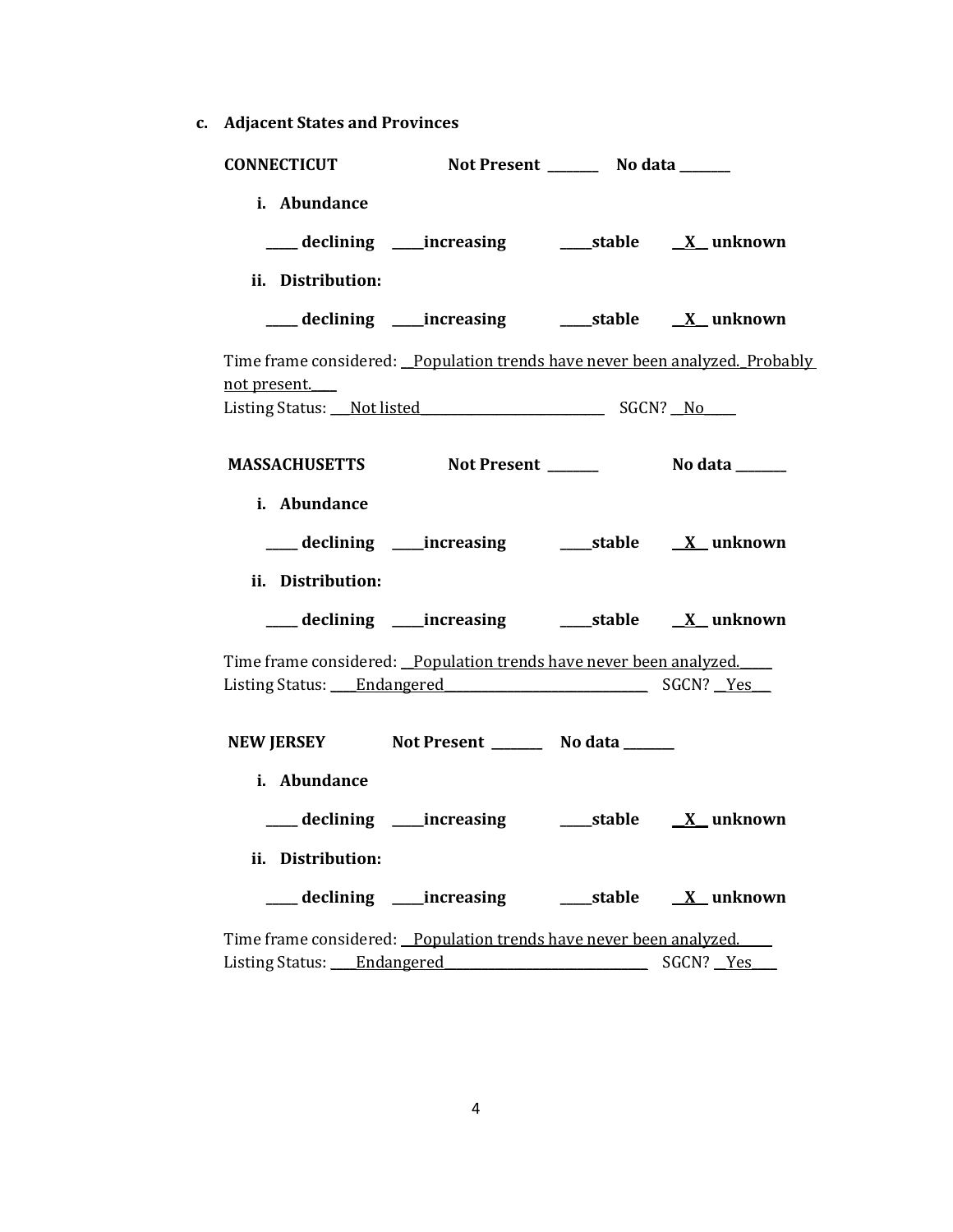| <b>ONTARIO</b>                                                                                                              | Not Present $X$ |                                 | No data ______   |
|-----------------------------------------------------------------------------------------------------------------------------|-----------------|---------------------------------|------------------|
| i. Abundance                                                                                                                |                 |                                 |                  |
| ___ declining ____increasing __________stable ____unknown                                                                   |                 |                                 |                  |
| ii. Distribution:                                                                                                           |                 |                                 |                  |
|                                                                                                                             |                 |                                 |                  |
|                                                                                                                             |                 |                                 |                  |
|                                                                                                                             |                 |                                 |                  |
| PENNSYLVANIA                                                                                                                |                 | Not Present $X$ No data _______ |                  |
| i. Abundance                                                                                                                |                 |                                 |                  |
| ___ declining ____increasing ______stable ____unknown                                                                       |                 |                                 |                  |
| ii. Distribution:                                                                                                           |                 |                                 |                  |
| ___ declining ____increasing ______stable ____unknown                                                                       |                 |                                 |                  |
|                                                                                                                             |                 |                                 |                  |
|                                                                                                                             |                 |                                 |                  |
|                                                                                                                             |                 |                                 |                  |
| <b>QUEBEC</b>                                                                                                               |                 |                                 |                  |
| i. Abundance                                                                                                                |                 |                                 |                  |
|                                                                                                                             |                 |                                 |                  |
| ii. Distribution:                                                                                                           |                 |                                 |                  |
| ____ declining _____ increasing                                                                                             |                 |                                 | stable X unknown |
| Time frame considered: _0nly a few sightings of sei whales in Quebec. No<br>abundance or trend analysis has been conducted. |                 |                                 |                  |
| Listing Status: Not listed                                                                                                  |                 |                                 |                  |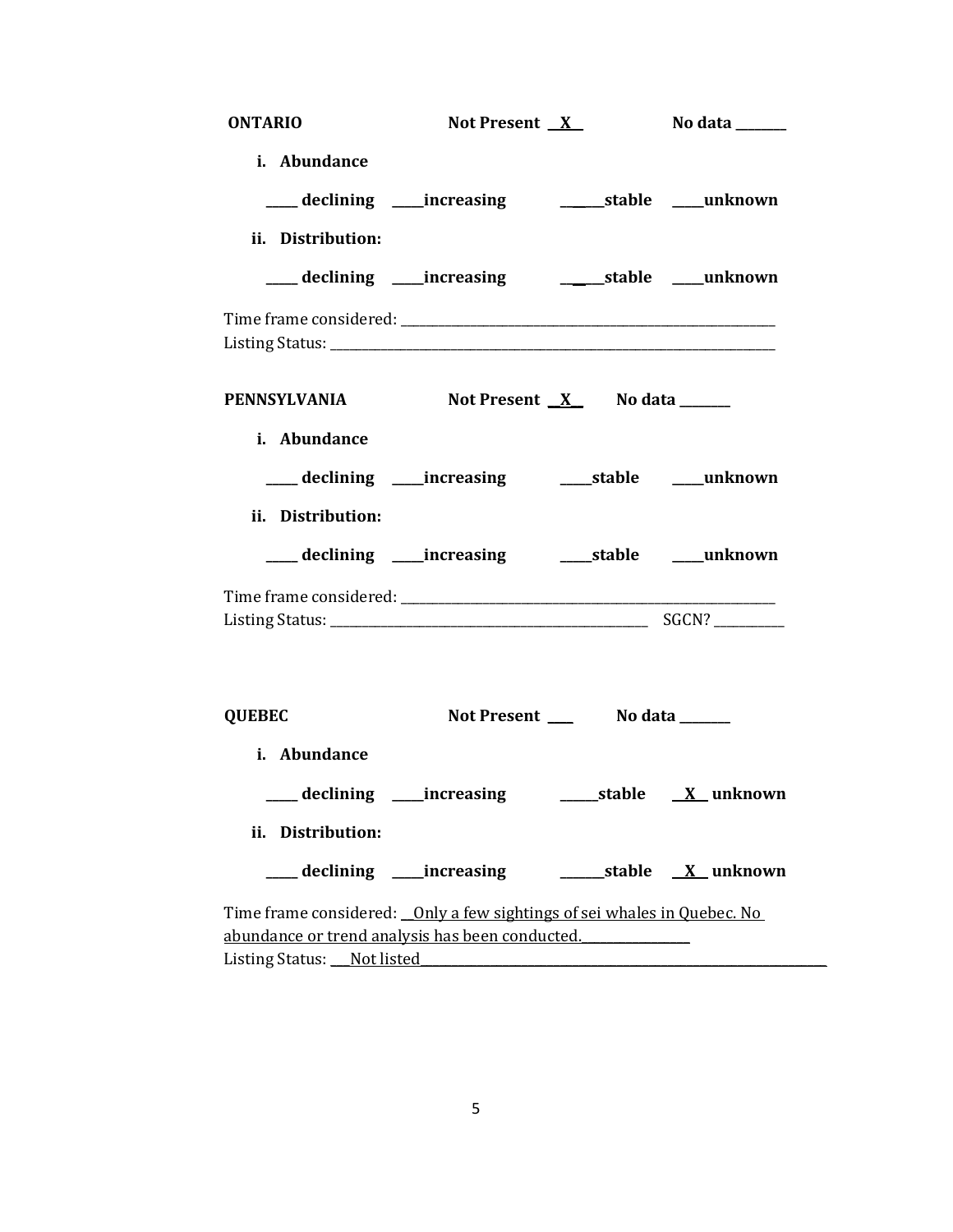| <b>VERMONT</b>                                                                                                                                    | Not Present $X$ No data _______ |                                       |
|---------------------------------------------------------------------------------------------------------------------------------------------------|---------------------------------|---------------------------------------|
| i. Abundance<br>declining ____increasing ______stable ____unknown<br>ii. Distribution:                                                            |                                 |                                       |
|                                                                                                                                                   |                                 |                                       |
|                                                                                                                                                   |                                 |                                       |
| <b>RHODE ISLAND</b>                                                                                                                               |                                 | Not Present _________ No data _______ |
| i. Abundance                                                                                                                                      |                                 |                                       |
|                                                                                                                                                   |                                 |                                       |
| ii. Distribution:                                                                                                                                 |                                 |                                       |
| ___ declining ____increasing ______stable _____X_unknown                                                                                          |                                 |                                       |
| Time frame considered: Trends never analyzed.                                                                                                     |                                 |                                       |
| Listing Status: Not listed. SGCN? Yes                                                                                                             |                                 |                                       |
|                                                                                                                                                   |                                 |                                       |
| d. NEW YORK                                                                                                                                       |                                 | No data                               |
| i. Abundance<br>ii. Distribution:                                                                                                                 |                                 |                                       |
| ___ declining ____increasing ______stable _____X_unknown                                                                                          |                                 |                                       |
| Time frame considered: Considered a rare visitor to New York waters. No<br>abundance or trend analysis has been conducted for this species in New |                                 |                                       |
| York.                                                                                                                                             |                                 |                                       |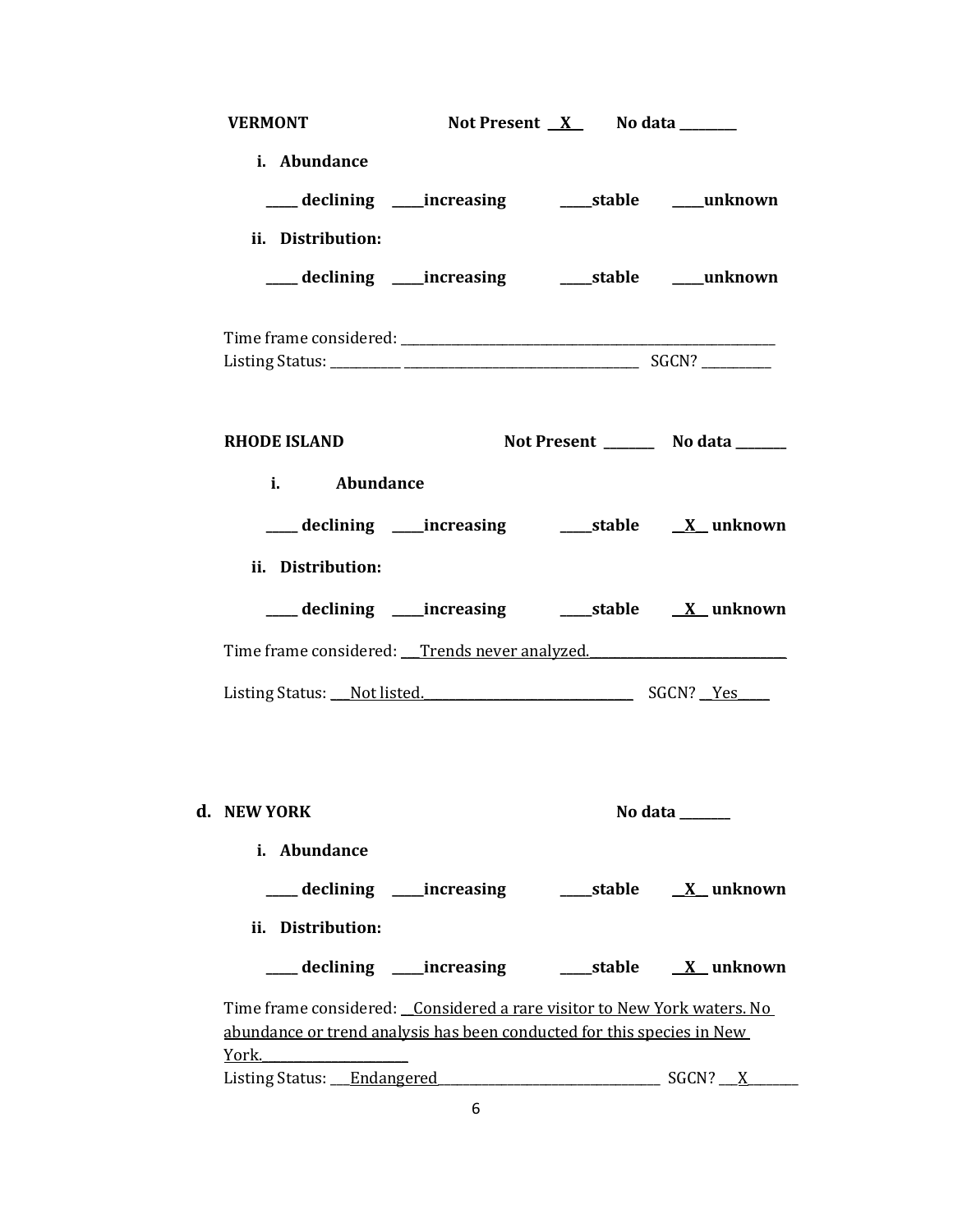## **Monitoring in New York.**

NOAA, NEFSC, Protected Species Branch conducts regular aerial and ship board surveys to determine the abundance and distribution of protected species in the North East. However, sampling, including scale of sampling, is not specific either to large whales in the New York Bight, nor is sampling year round. There are no current monitoring activities or regular surveys conducted by the State of New York or specific to large whales in the New York Bight. However, DEC, Marine Resources and Natural Heritage Program are currently in the planning stages to establish a regular monitoring program for large whales. The monitoring techniques and protocols have not yet been determined. There is currently funding for three years of monitoring.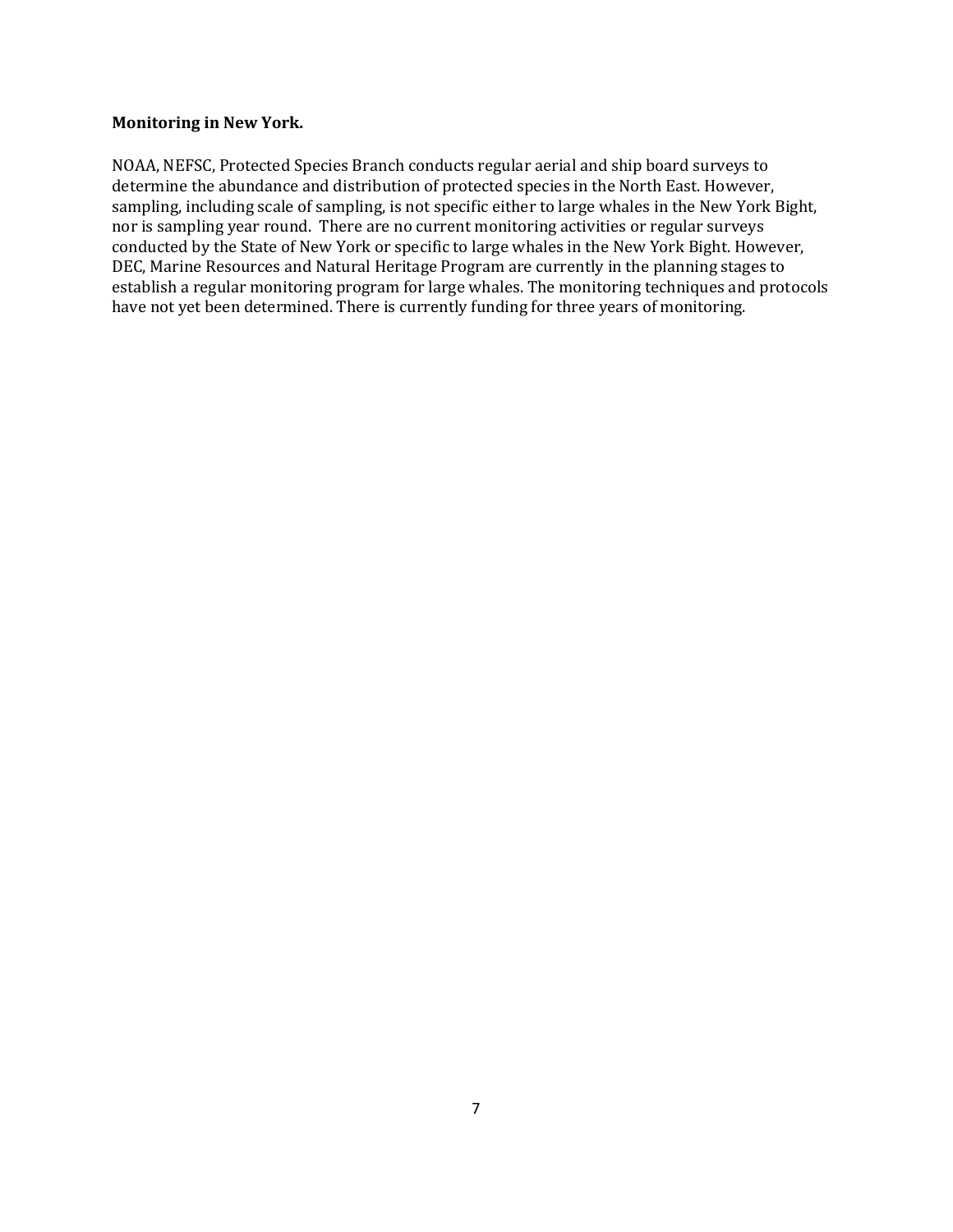## **Trends Discussion:**

Sei whales were first hunted in the North Atlantic in the 1800s. However, they were not targeted by whaling operations until the 1950s, when blue, fin and humpback whales were reduced to the point of rarity. It is believed that numbers were drastically reduced as a result of this hunting, although whaling pressure in the North Atlantic was not as heavy as in other areas. In 1972, it was estimated that stocks in the North Pacific were at just 21% of historical levels (Perry et al. 1999). While it is unknown how much of a reduction was seen in the North Atlantic, the large-scale Cetacean and Turtle Assessment Program (1982) estimated that there may be just 2,200 – 2,300 individuals in United States Atlantic waters. Four different abundance estimates have taken place in portions of the known range in the United States in 2002, 2004, 2006, and 2011 (NMFS 2013). The 2002 surveys targeted the southern Gulf of Maine to Maine, and came up with an estimate of 71 sei whales. The 2004 surveys focused on the Gulf of Maine to lower Bay of Fundy, and estimated an abundance of 386 sei whales. The 2006 survey targeted the southern Gulf of Maine to upper Bay of Fundy to the Gulf of St. Lawrence and estimated 207 sei whales. In 2011, the area from North Carolina to the southern Bay of Fundy was surveyed, and an estimate of 467 sei whales was generated. The 2002 and 2006 surveys took place in August, while the 2004 surveys were conducted in June and July, and the 2011 surveys stretched from June – August (NMFS 2013). The differences in abundance estimates is most likely a result of differing survey methods and areas covered, but also could be partially because of differing abundance in sei whales at different times of the year.

Sei whales are sighted infrequently in U.S. waters, so it is currently unknown if their population is increasing, decreasing, or remaining stable. Most sightings are of just a few whales, and sei whales are known to have a highly variable summer distribution, making it difficult to say if increased (or decreased) reports are actually because of a change in population size or simply a shift in distribution in response to food, making them more detectable (Perry et al. 1999, NMFS 2011, Prieto et al. 2011, NMFS 2012, NMFS 2013).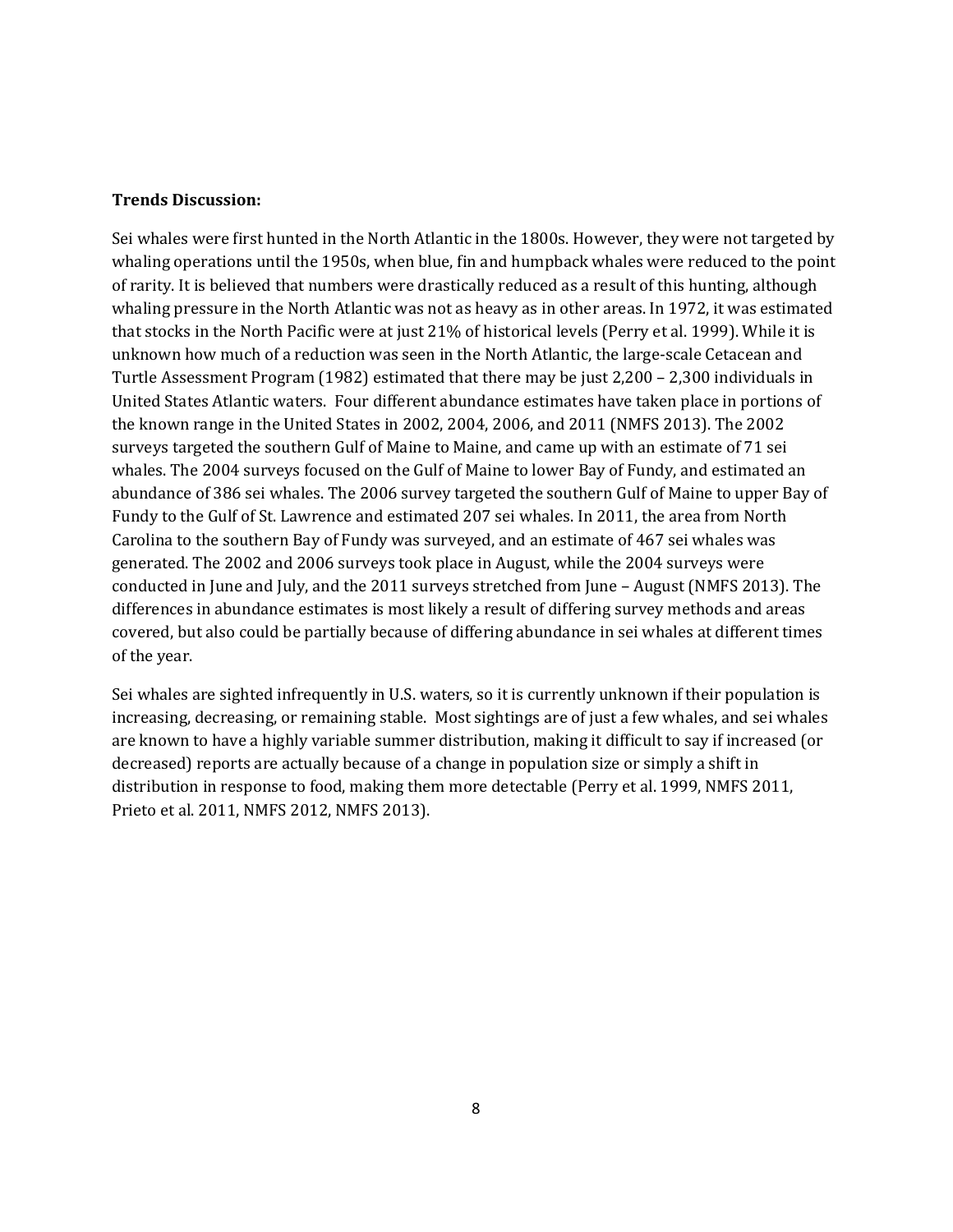

Figure 1. Sei whale global range. Map from NMFS 2011.

| Month/Year          | Area                                                  | <b>N</b> best | CV   |
|---------------------|-------------------------------------------------------|---------------|------|
| Jun-Jul 2004        | Gulf of Maine to lower Bay of Fundy                   | 386           | 0.85 |
|                     | S. Gulf of Maine to upper Bay of Fundy to Gulf of St. |               |      |
| Aug- $06$           | Lawrence                                              | 207           | 0.62 |
| <b>Jun-Aug 2011</b> | North Carolina to lower Bay of Fundy                  | 467           | 0.67 |

Table 1. Summary of recent abundance estimates for Nova Scotia sei whales with month, year, and area covered during each abundance survey, and resulting abundance estimate  $(N_{best})$  and coefficient of variation (CV). Table from NMFS stock assessment (2013).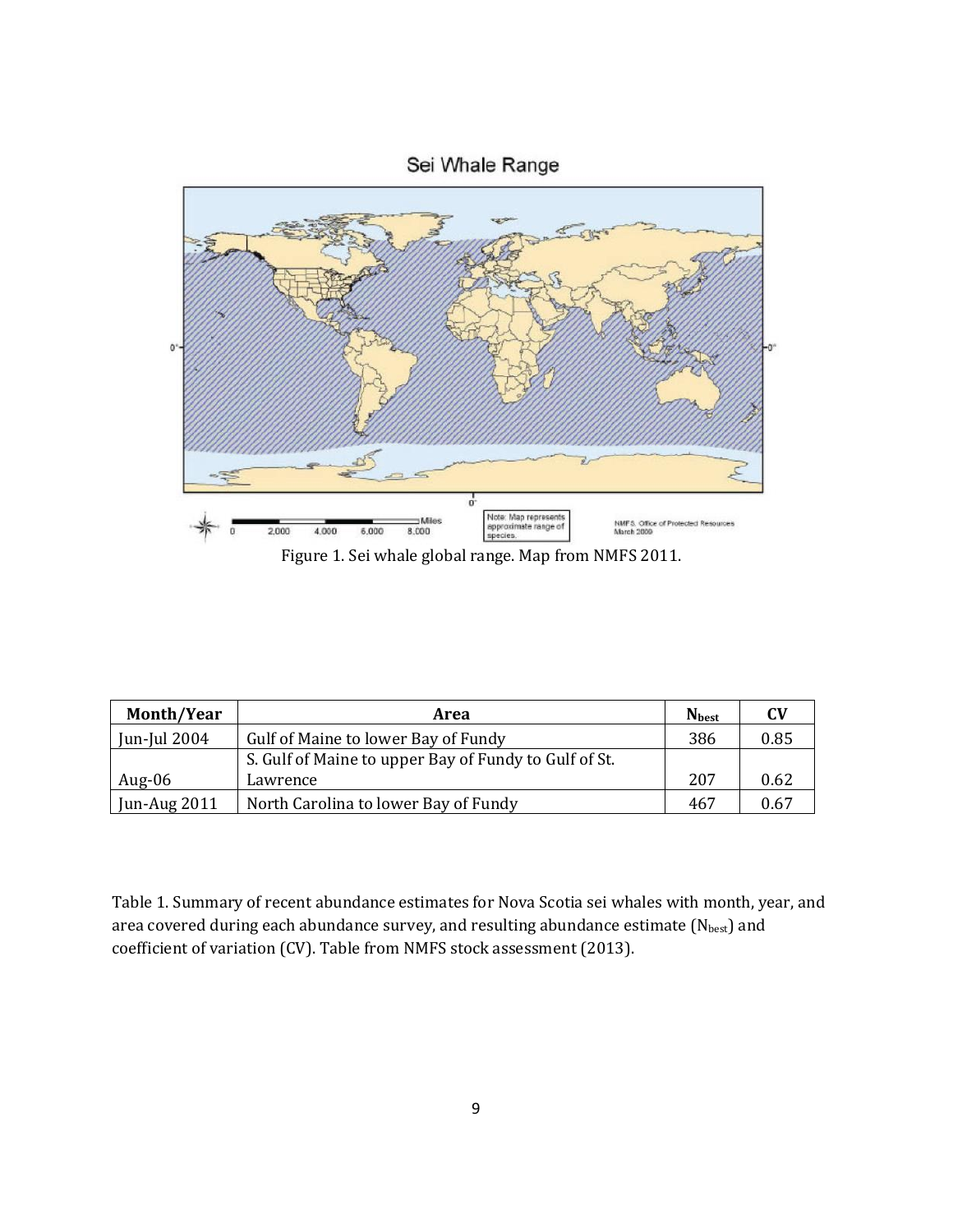

Figure 2. Distribution of sei whale sightings from NEFSC and SEFSC shipboard and aerial surveys during the summers of 1995, 1998, 1999, 2002, 2004, 2006, 2007, 2008, 2010, and 2011. Isobaths are the 100m, 1000m, and 4000m depth contours. Figure from NMFS stock assessment (2013).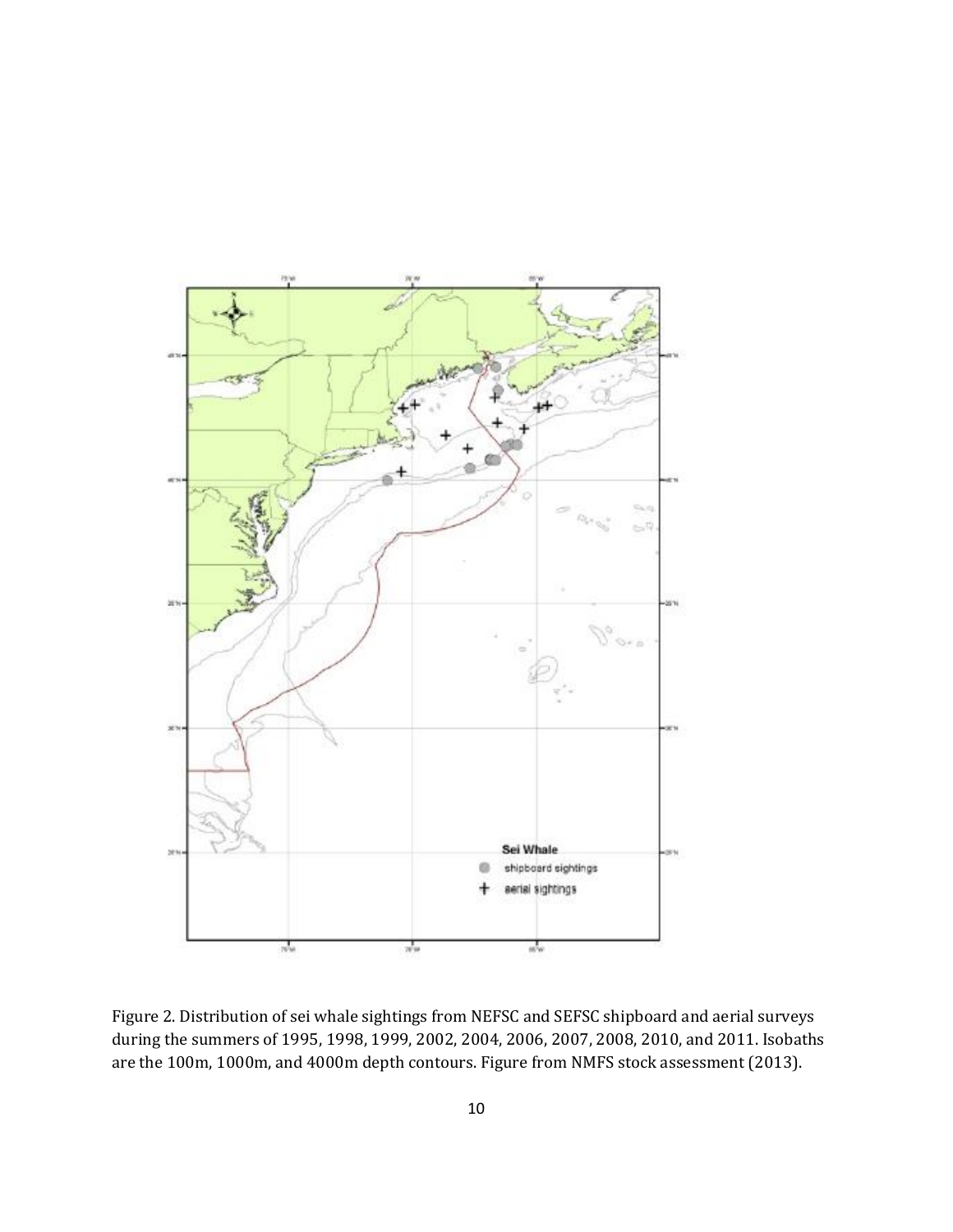

Figure 3. Areas of sei whale sightings in New York waters in 15 years of surveys from 1970s – 1993. Map from Saldove and Cardinale 1993.

## **III. New York Rarity, if known:**

| Historic      | # of Animals | # of Locations | % of State |
|---------------|--------------|----------------|------------|
| prior to 1970 |              |                |            |
| prior to 1980 |              |                |            |
| prior to 1990 |              |                |            |

## **Details of historic occurrence:**

Unknown for New York. Although there are no historical estimates for pre-whaling numbers of sei whales, a study in 1966 estimated that there were 1,856 sei whales in the Nova Scotia stock (Prieto et al. 2011). In 1977, a study estimated between 1,393 and 2,248 sei whales in the Nova Scotia stock (Perry et al. 1999).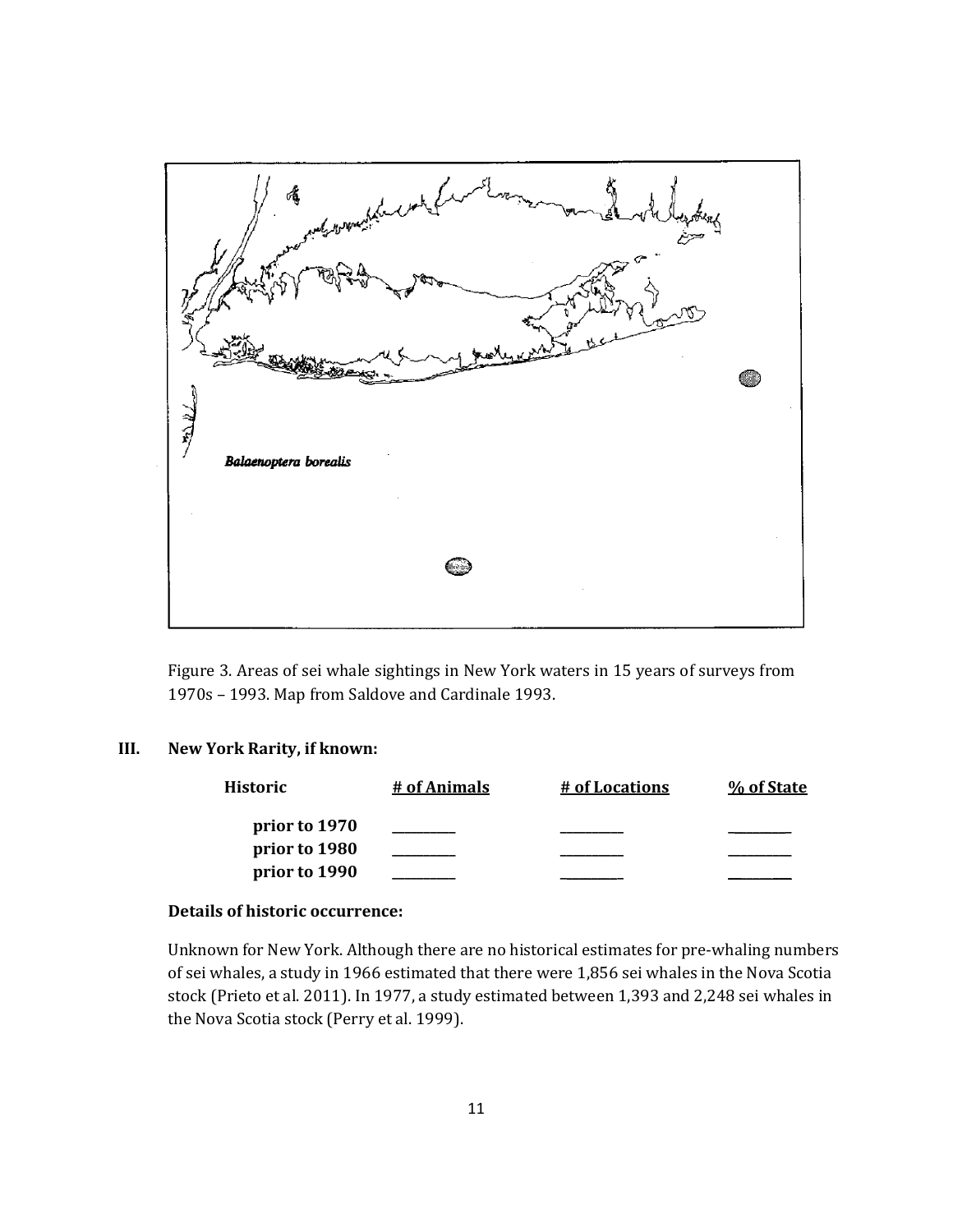Sadove and Cardinale of Okeanos Ocean Research Foundation (1993) reported sei whales being seen "frequently in association with aggregations of fin whales" in the early 1980s, although the species was encountered infrequently between 1985 – 1993. When sighted, the whales were adult animals actively feeding with fin whales during July and August. Although there were not enough sightings of sei whales to develop an accurate population estimate, Okeanos Foundation estimated that there were probably less than 150 individual sei whales that used the New York Bight area during their study period (Sadove and Cardinale 1993).

# **Current # of Animals # of Locations % of State \_467 from North Carolina to Bay of Fundy, # unknown for New York state\_\_\_\_\_\_\_\_\_**

## **Details of current occurrence:**

Unknown for New York. There have been few, if any, sightings of sei whales in New York waters in recent years. They are known to exist from presence in acoustic surveys that took place from 2008-2009 (BRP 2010). There have been attempts in recent years to gain a more reliable abundance estimate for sei whales in the North Atlantic. Unfortunately, differences in survey effort and methods make it impossible to make direct comparisons of historic and current occurrences. The most recent survey of the Nova Scotia stock was in summer 2011. This survey included both aerial and shipboard surveys that, together, stretched from North Carolina to the lower Bay of Fundy and estimated 357 sei whales (NMFS 2013).

### **New York's Contribution to Species North American Range:**

| % of NA Range in New York | <b>Classification of New York Range</b> |
|---------------------------|-----------------------------------------|
| <sub>100</sub> (endemic)  | Core                                    |
| 76-99                     | $X$ Peripheral                          |
| 51-75                     | Disjunct                                |
| $\frac{-26-50}{5}$        | Distance to core population:            |
| $X$ 1-25                  |                                         |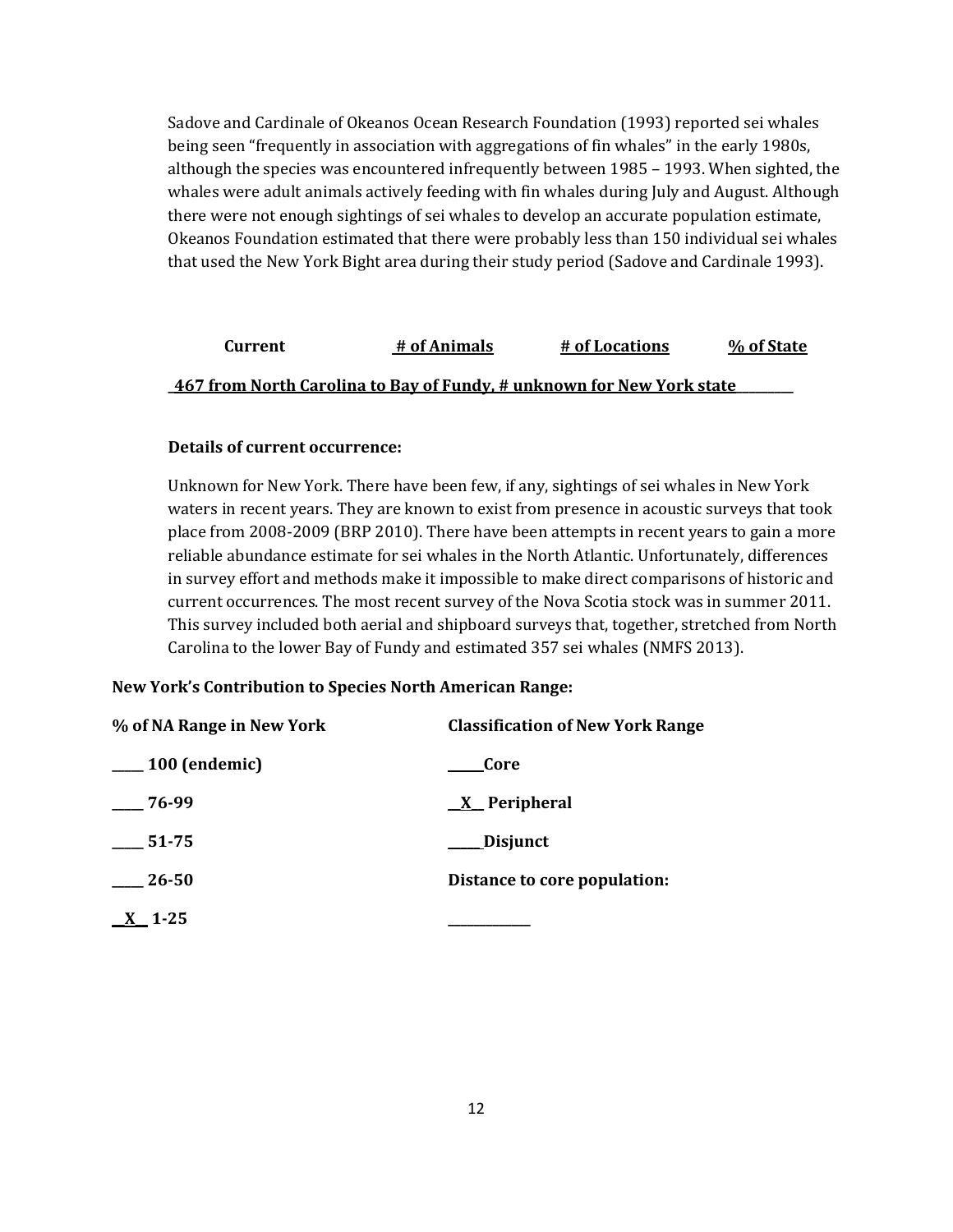# **IV. Primary Habitat or Community Type:**

- **1.** Pelagic
- **2.** Marine, Deep Subtidal

## **Habitat or Community Type Trend in New York:**

| Declining ______ Stable _________ Increasing |           | X Unknown                 |
|----------------------------------------------|-----------|---------------------------|
| Time frame of decline/increase: _______      |           |                           |
| <b>Habitat Specialist?</b>                   | Yes       | <b>No</b><br>$\mathbf{X}$ |
| <b>Indicator Species?</b>                    | $X^*$ Yes | No                        |

*\* Potentially, but probably not due to rarity of sightings in NY Bight.*

## **Habitat Discussion:**

Along the east coast of North America, sei whales range from the southeastern United States to West Greenland. It is believed that they travel to lower latitudes to breed during winter months and spend the summer at higher latitudes feeding (Perry et al. 1999, NMFS 2011, Prieto 2011). Sei whales are notorious for having a highly variable and unpredictable distribution. In general, they prefer deeper waters, and are frequently found over the continental slope, shelf breaks, and deep ocean basins between banks (Perry et al. 1999, NMFS 2011, Prieto 2011). Occasionally, they are found in more inshore waters, presumably in response to changes in prey density (Prieto 2011). Sei whales have been found occupying the Great South Channel (offshore from Cape Cod, MA) in the spring, and also have been reported in the southern Gulf of Maine in spring and early summer (NMFS 2011, NMFS 2013). These sightings suggest that sei whales may be reasonably common in the area (NMFS 2011).

Sei whales are often associated with ocean fronts and eddies, which are believed to concentrate prey (Skov et al. 2008, Olsen et al. 2009, NMFS 2011). They may use currents for large scale movements; an individual that traveled 1,500 km in less than two weeks from the Azores Islands to the Labrador Sea was associated with gyre-driven and other currents (Olsen et al. 2009).

As the sei whale is only known in New York from a few instances, habitat use in the New York Bight is poorly understood. While the amount of pelagic ecosystem is not changing, its suitability may be. Changes in prey density may alter an area's suitability for occupancy by sei whales. In addition, pollution (including noise pollution) may make a previously occupied area unsuitable for this species. Further research needs to be done to identify whether these factors are altering habitat availability in the New York Bight.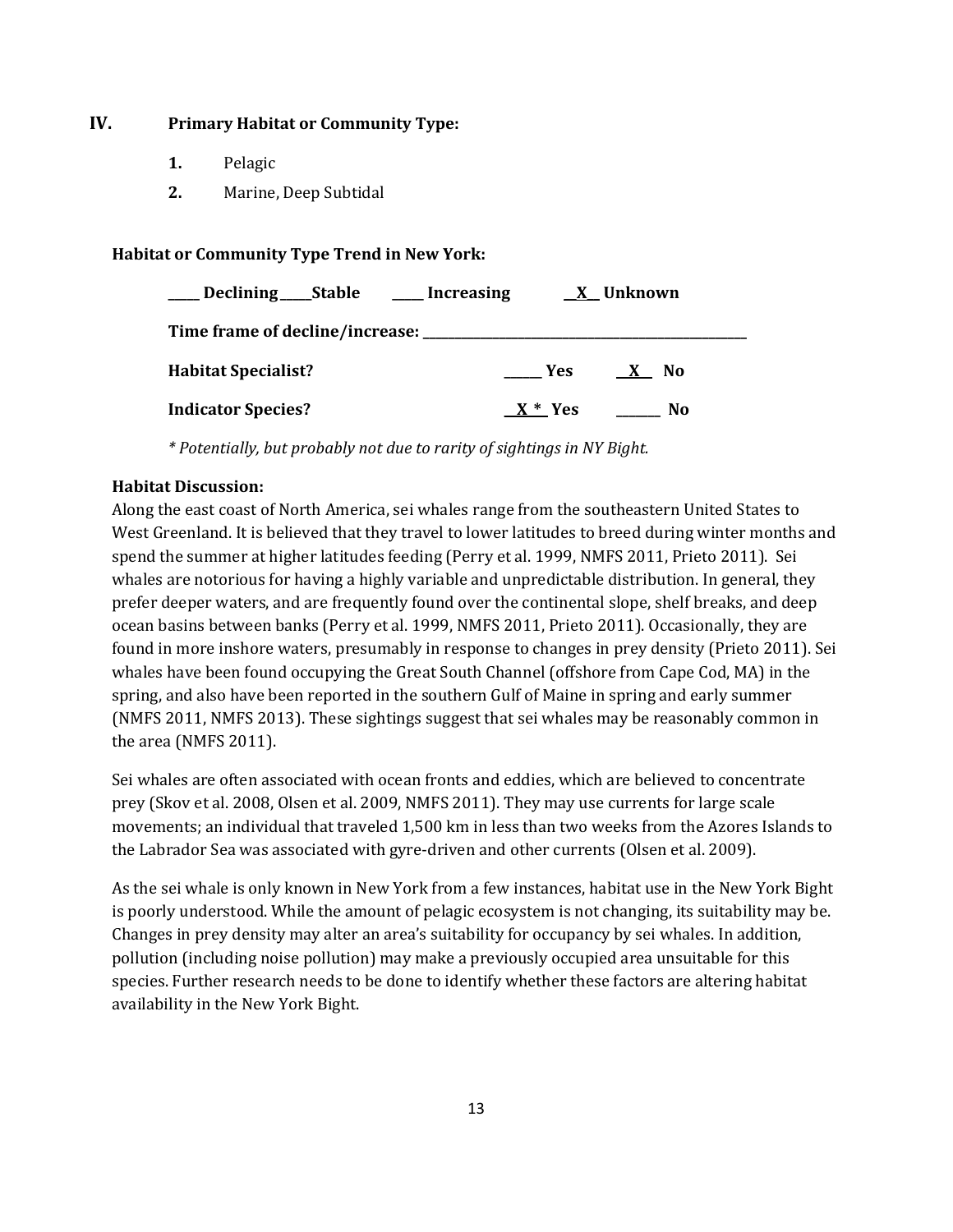**V. New York Species Demographics and Life History**

**\_\_\_\_\_\_ Breeder in New York**

**\_\_\_\_\_ Summer Resident**

**\_\_\_\_\_ Winter Resident**

**\_\_\_\_\_ Anadromous**

**\_\_\_\_\_ Non-breeder in New York**

**\_\_\_\_\_ Summer Resident**

**\_\_\_\_\_ Winter Resident**

**\_\_\_\_\_ Catadromous**

**\_\_X\_\_ Migratory only**

**\_\_\_\_\_Unknown**

## **Species Demographics and Life History Discussion:**

What little life history information is known for sei whales comes from all different ocean basins, and it is unknown whether different populations of sei whales exhibit different life history patterns. However, it is likely that they are similar (NMFS 2011, Prieto et al. 2011). Sei whales migrate seasonally to lower latitude breeding grounds (NMFS 2011, Prieto et al. 2011). The location of these breeding grounds is currently unknown. Based on historical whaling catch data, the migration is believed to be structured by sex and age class, and pregnant females appear to be the first to migrate to and from these grounds (Prieto et al. 2011).

It is believed that the sei whale gestation period is between 10 ¾ and 12 months (Lockyer and Martin 1983). Most calves are born in November and December in the North Atlantic, and conception probably takes place in December and January (Lockyer and Martin 1983). It is believed that sei whale calves are nursed for six to nine months (Lockyer and Martin 1983). Females are believed to have a calving interval of at least two years (Jonsgård and Darling 1977, Lockyer and Martin 1983), and the average age of sexual maturity is believed to be 8-10 years for both males and females (Best and Lockyer 2002).

Little is known on natural mortality in sei whales. Killer whales and sharks may prey upon young or sick individuals, although the extent of this predation is unknown (NMFS 2011, Prieto et al. 2011). An unknown disease in California waters was found to affect 7% of sei whales in the early 1980s. This disease caused the shedding of baleen plates, which impaired the feeding ability of infected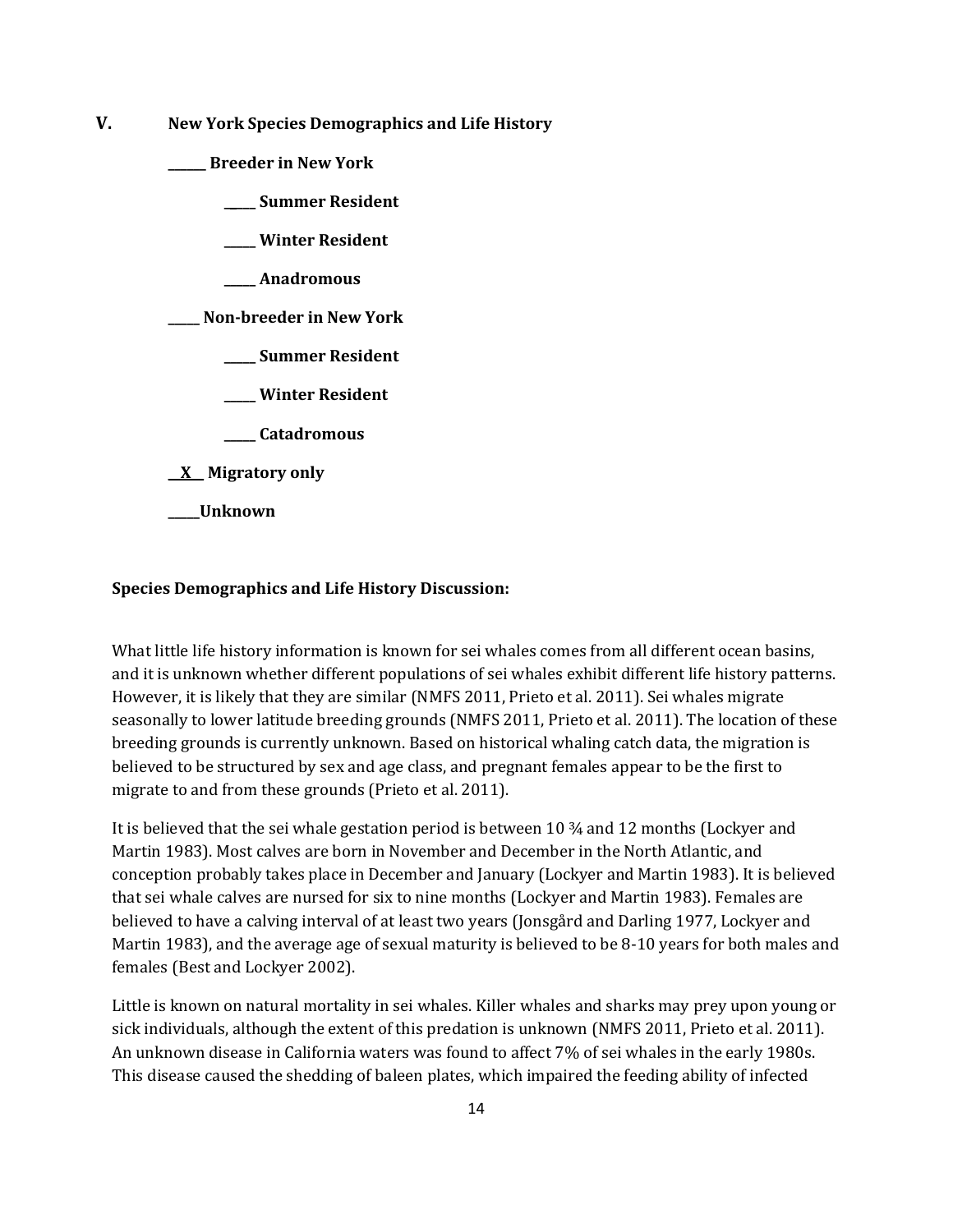whales (Mizroch et al. 1984). No evidence of such a disease has been found in the North Atlantic. There has been some evidence of a viral disease that caused inflammation in the lungs of 14% of sei whales examined in Iceland, although no causative agent was found (Lambertson 1990).

Parasites are considered to be one of the biggest natural threats to sei whales (Horwood 1987). Sei whales in the Antarctic showed a high incidence of infection with several species of helminth parasites (Dailey and Vogelbein 1991). These parasites are known to be capable of causing severe complications in marine mammals, especially when infecting the liver, urinary and respiratory systems, and brains (Lambertsen 1986, Lambertsen et al. 1986, Dailey 2001).

Vessel collision and entanglement in fishing gear are considered the two major human-caused sources of mortality and serious injury. However, entanglement may be less of an issue for Sei whales than for some other large whales because they are generally found far offshore. (NMFS 2013).

## **VI. Threats:**

Two of the best known anthropogenic threats to large whale populations include vessel strikes and fishery interactions, specifically entanglement in fishing gear. Both of these threats are believed to be more of a problem than observational studies suggest, as many events are most likely not reported, and affected whales may die at sea and not be recovered (Heyning and Lewis 1990). Unfortunately, it is extremely difficult to track a specific event to a geographic location, so it is nearly impossible to know whether an event occurred in New York waters. There are five known sei whale/vessel collisions, including an instance where a sei whale was carried into New York Harbor on the bow of a ship. It is unknown whether the whale was struck and killed in New York waters or if the collision occurred outside of state waters and the carcass was carried in by the ship. Compared to many other species of large whales, such as the closely related fin whale, there are relatively few reported instances of vessel strikes on sei whales (Jensen and Silber 2004). It is unknown if there are actually fewer collisions between sei whales and vessels, or if they go unreported, as sei whales are typically found farther offshore, so carcasses would not be recovered in most instances.

Entanglement in fishing gear is another major threat to many species of cetaceans throughout the North Atlantic. There have only been three reported sei whale entanglement events in the North Atlantic since 1990; only one resulted in a known mortality; however, the other two events were reported as "severe injuries," and the final status of the individuals were unknown (NMFS 2011, NMFS 2012, NMFS 2013). It is believed that sei whales are not at as high of a risk of entanglement as other rorquals because of their offshore distribution (NMFS 2011). As with vessel strikes, it is unknown if that is actually the case, or if entanglements simply go undetected and unreported.

Stranding and entanglement response and outreach in New York are currently provided by Riverhead Foundation. They respond to all marine mammal strandings; however, they are not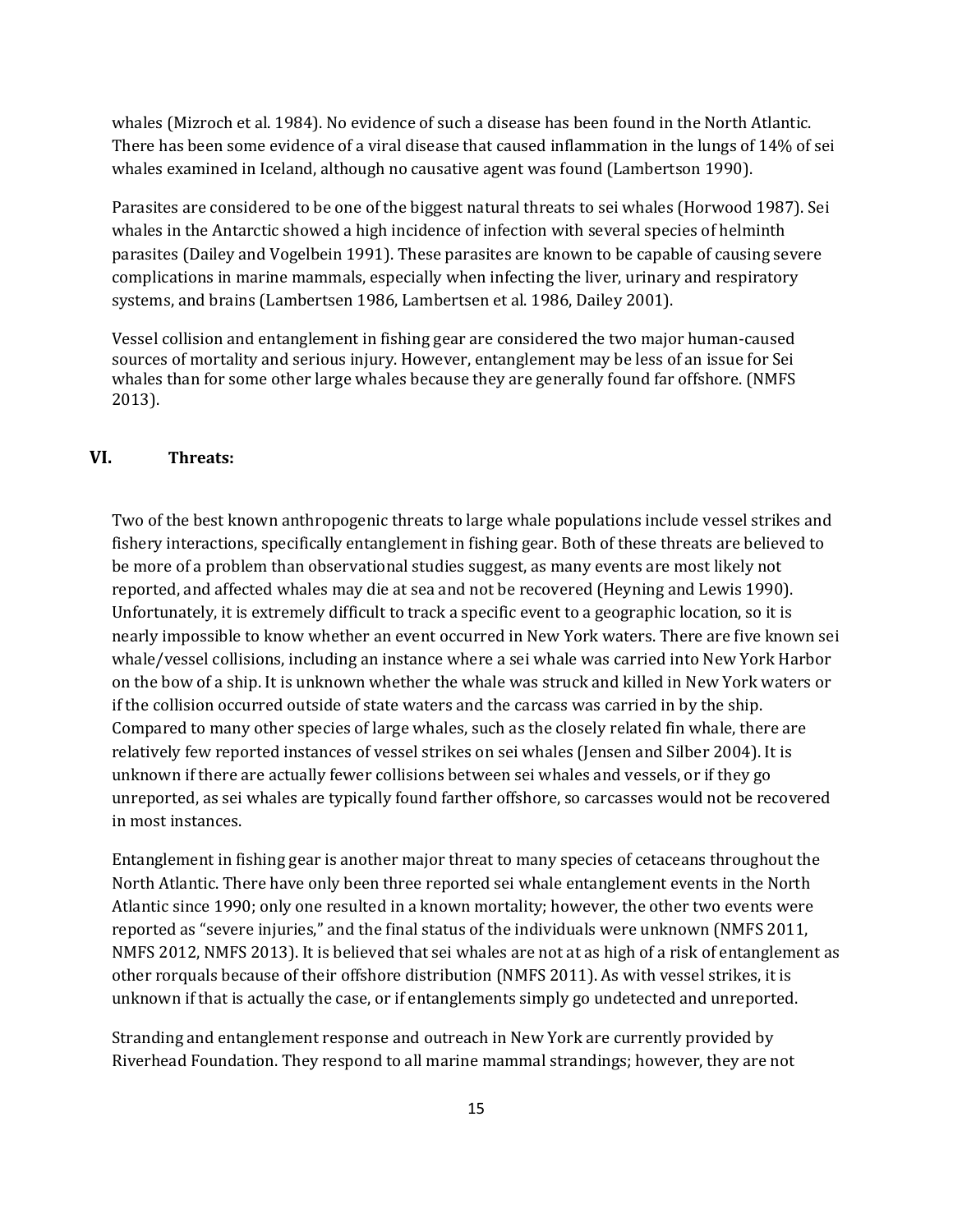authorized to disentangle large whales. The nearest group authorized by NOAA to perform such entanglements is the Rhode Island Division of Fish and Wildlife.

Sei whale distribution and foraging have been linked to currents and ocean fronts in numerous studies (Skov et al. 2008, Olsen et al. 2009, NMFS 2011). Long term changes in climate and oceanographic processes as a result of climate change could have numerous effects on sei whales. Temperature and current shifts could lead to occupied habitats becoming unsuitable, and the use of previously unoccupied habitat as a response of a shift in distribution. Sei whales in the North Atlantic feed primarily on copepods, which have already exhibited signs of a shift in distribution as a result of climate change (Hays et al. 2005).

The effects of other anthropogenic activities, such as offshore energy development are also largely unknown. Oil spills threaten marine mammals including the sei whale. The other major threat of development and other human activities is noise pollution. Cetaceans, including sei whales, rely heavily on sound to communicate. Increasing levels of anthropogenic noise in the ocean could hamper this ability. Several species of large whales have been found to increase the amplitude of their calls in response to large levels of noise, which could lead to increased energy consumption (See Holt et al. 2008, Parks et al. 2010). Above a certain level of noise, some whale species are known to stop vocalizing (See Melcón 2012), and there is also the potential for masking of calls if background noise occurs within the frequencies used by calling whales (BRP 2010). In a large, solitary species, this could lead to difficulty finding other whales, including potential mates. The acoustic monitoring that took place in the New York Bight region in 2008 and 2009 did find elevated levels of background noise (due in large part to shipping traffic) and the potential for masking of whale calls (BRP 2010).

In some instances, exceptionally loud noises, usually active military sonar, have led to temporary and permanent threshold shifts and even death by acoustic trauma in certain species of cetaceans (NMFS2011). While this has not been documented in sei whales, there is the potential for such deleterious effects to occur.

Recreational vessel activity, such as whale-watching has been known to affect some species of cetaceans. Unlike some other species, sei whales are not the target of heavy whale-watching pressure, so it is assumed that these effects are minimal.

It is currently believed that contaminants such as organochlorines, organotins, and heavy metals do not negatively impact sei whales and other baleen as much as other marine mammals (O'Shea and Brownell 1994). Sei whales feed at a low trophic level, and so there is little chance for the bioaccumulation of toxins that occurs in many of the odontocetes (toothed whales). While no significant effects of contaminants has yet been documented, it is possible that exposure has longterm effects such as reduced reproductive success and/or long-term survival.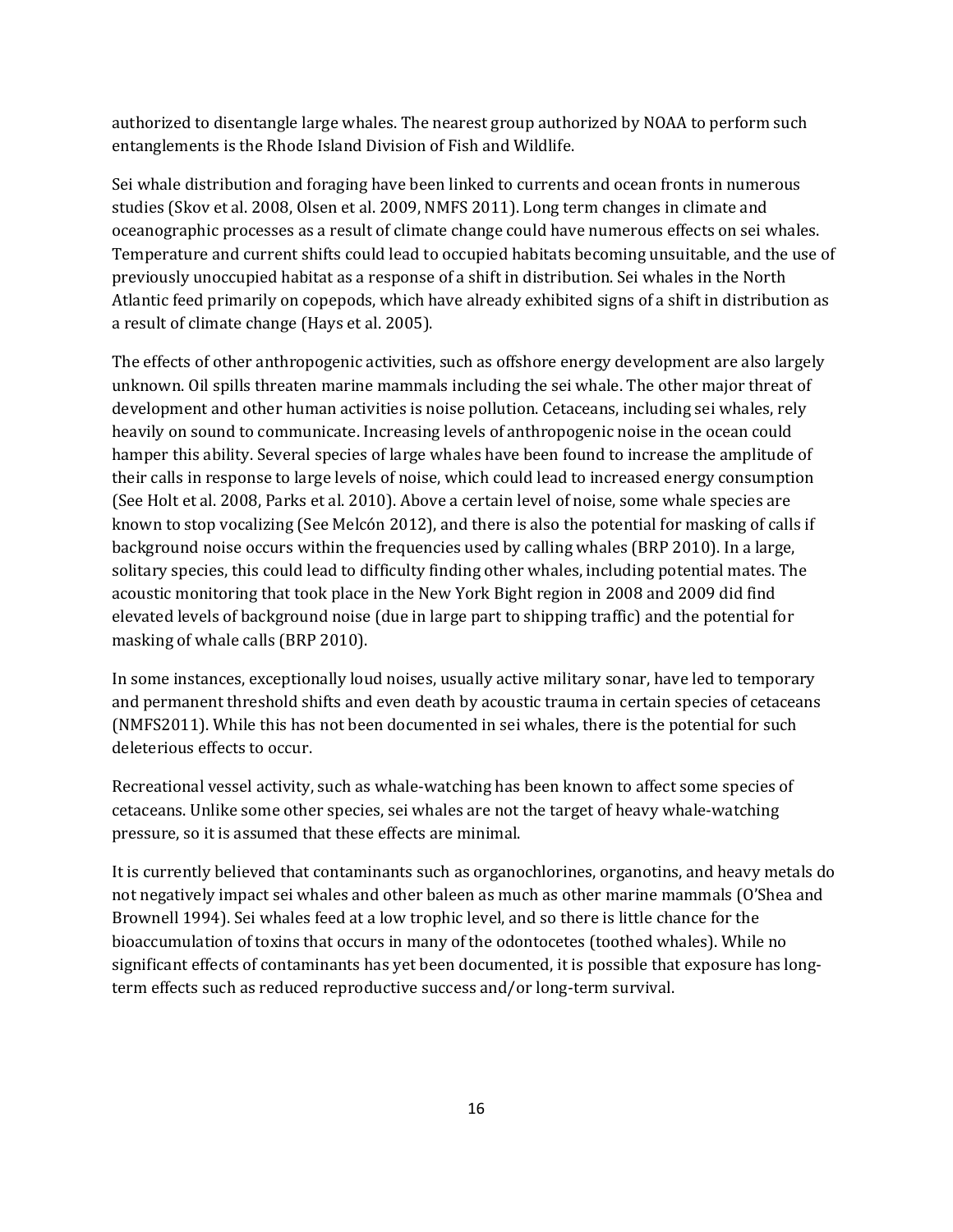### **Are there regulatory mechanisms that protect the species or its habitat in New York?**

**\_\_\_\_\_\_\_ No \_\_\_\_\_ Unknown** \_\_X\_\_ **Yes** 

The sei whale is protected in the United States by its status as a federally Endangered species. In addition, the sei whale (along with all other marine mammals) receives federal protection under the Marine Mammal Protection Act of 1972 (MMPA). The sei whale is protected internationally from commercial hunting under the International Whaling Commission's (IWC) global moratorium on whaling. The moratorium was introduced in 1986, and is voted on by member countries (including the United States) at the IWC's annual meeting.

Sei whales are also protected under the Environmental Conservation Law (ECL) of New York. The sei whale is listed as a state endangered species in New York. Section 11 – 0535 protects all statelisted endangered and threatened species and makes it illegal to take, import, transport, possess or sell any listed species or part of a listed species. In addition, Article 17 of the ECL works to limit water pollution, and Article 14 presents the New York Ocean and Great Lakes Ecosystem Conservation Act. This act is responsible for the conservation and restoration of coastal ecosystems "so that they are healthy, productive and resilient and able to deliver the resources people want and need." Both of these help to protect the habitat of the sei whale. Whether they are adequate to protect the habitat is currently unknown.

The North Atlantic Large Whale Take Reduction Plan identified floating groundline used in the trap and pot fisheries as an entanglement threat for large whales. The National Marine Fisheries Service subsequently passed a new law making it mandatory for all pot and trap fisheries to switch over to sinking groundline by 2008. To encourage compliance by fishermen, DEC's Marine Endangered Species and Crustacean Unit partnered with the Cornell Cooperative Extension of Suffolk County and initiated gear buyback programs, which removed 16.9 tons of floating rope from New York's commercial lobster fishery. Further analysis is required before it is known if any real reduction in large whale entanglement has occurred as a result of the switch from floating to sinking groundline.

# **Describe knowledge of management/conservation actions that are needed for recovery/conservation, or to eliminate, minimize, or compensate for the identified threats:**

It is still largely unknown how frequently sei whales utilize the waters of the New York Bight. Longterm surveys and monitoring strategies should be developed. Historically, vessel and aerial survey techniques have been used. These visual techniques provide valuable information, but also are limited by weather and sea conditions and are rather expensive and time-consuming. In addition, these surveys are often focused in more coastal waters, not over the continental shelf area frequented by sei whales (NMFS 2011). The use of passive acoustics as a way to monitor large whales is promising. Cornell University partnered with NYS DEC and placed marine autonomous recording units in the New York Bight region for periods of time in 2008 – 2009. These recorders detected several species of cetaceans using these waters, including sei whales (BRP 2010).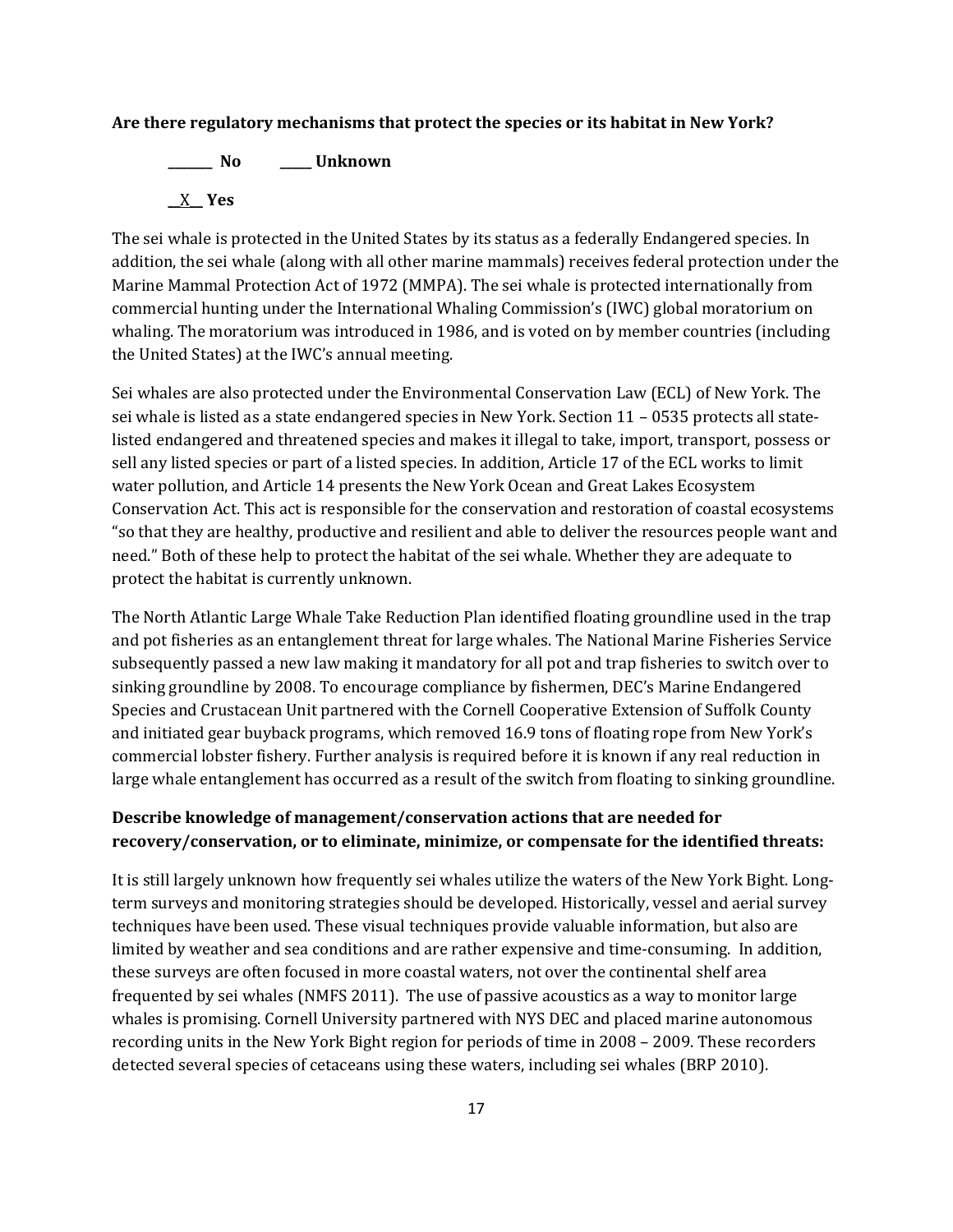If it is known where and when sei whales are occurring in New York waters, more effective management and conservation strategies can be deployed. Seasonal speed restrictions on vessels in high use areas could be put into effect. In addition, seasonal and/or area closures on certain fisheries where the gear poses the largest threat to large whales may help minimize entanglement in gear.

Near real-time acoustic monitoring of large whales, specifically right whales, is currently being used off of the coast of Massachusetts in an effort to reduce vessel collisions with large whales. When a right whale is detected, an alert goes out to all large shipping vessels in the area, and a speed restriction goes into place. Similar monitoring in New York could help reduce the threat of vessel collisions with large whales in coastal waters. Even if a speed restriction only goes into place for the critically endangered right whale, knowledge that there are large whales in the area could lead to increased awareness and alertness and possibly reduce the potential of a collision.

The sei whale would benefit greatly from further research. Little is known about general life history and demography of this species, and the real effects of the threats in New York waters are unknown. Further research into the actual effects that threats such as climate change are having on sei whales is warranted. In addition, education on this species and the importance of reporting ship strikes and entanglements is encouraged.

# **VII. References**

- Baker, C. S. et al. 2004. Market surveys of whales, dolphins and porpoises in Japan and Korea, 2003 – 04, with reference to stock identity of sei whales. IWC Scientific Committee meeting document SC/56/BC3. 8pp.
- Best, P. B., and C. H. Lockyer. 2002. Reproduction, growth and migrations of sei whales *Balaenoptera borealis* off the west coast of South Africa in the 1960s. South African Journal of Marine Science 24:111-133.
- Cetacean and Turtle Assessment Program (CETAP). 1982. A characterization of marine mammals and turtles in the mid- and north-Atlantic areas of the U.S. Outer Continental Shelf. Cetacean and Turtle Assessment Program, Bureau of Land Management, BLM/YL/TR-82/03, Washington, D.C. 538.
- Dailey, M. D. 2001. Parasitic diseases. *In:* Dierauf, L. A. and F. M. D. Gulland (Eds.) CRC Handbook of Marine Mammal Medicine, 357 – 379. CRC Press, Boca Raton, Florida, USA.
- Dailey, M. D. and W. K. Vogelbein. 1991. Parasite fauna of three species of Antarctic whales with reference to their use as potential stock indicators. Fishery Bulletin 89: 355 – 365.
- Flower, W. H. 1883. On whales, past and present, and their probable origin. Nature 28: 199 202.
- Hays, G. C., A. J. Richardson, and C. Robinson. 2005. Climate change and marine plankton. Trends in Ecology and Evolution 20(6).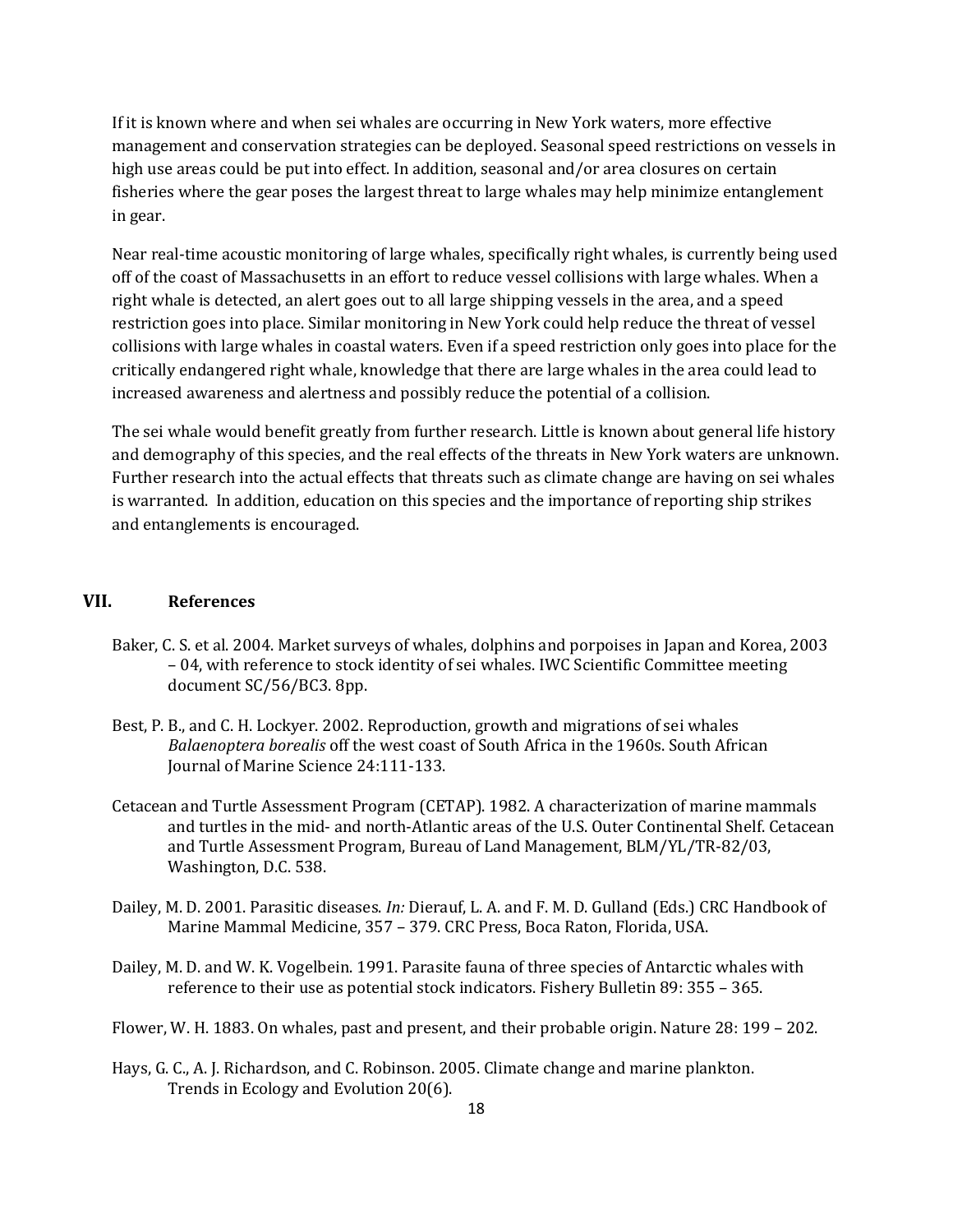- Heyning, J. E., and T. D. Lewis. 1990. Entanglements of baleen whales in fishing gear off southern California. (*Eschrichtius robustus, Balaenoptera acutorostrata, Megaptera novaeangliae*). Report of the International Whaling Commission 40(SC/41/14):427-431.
- Holt, M. et al. 2009. Speaking up: Killer whales (*Orcinus orca*) increase their call amplitude in response to vessel noise. Journal of the Acoustical Society of America 125(1): EL27 – EL32.
- Horwood, J. 1987. The Sei Whale: Population Biology, Ecology and Management. Croon Helm, London, UK.
- Jensen, A. S., and G. K. Silber. 2004. Large Whale Ship Strike Database. United States Department of Commerce, NOAA, FISHERIES-OPR-25 37.
- Jonsgård, Å., and K. Darling. 1977. On the biology of the eastern North Atlantic sei whales, *Balaenoptera borealis* Lesson. Reports of the International Whaling Commission Special Issue SC/27/Doc 17 11:123-129.
- Lambertsen, R. H. 1986. Disease of the common fin whale (*Balaenoptera physalus*): Crassicaudiosis of the urinary system. Journal of Mammalogy 67(2):353-366.
- Lambertsen, R. H. 1990. Disease biomarkers in large whale populations of the North Atlantic and other oceans. *In:* McCarthy, J. E. and L. R. Shugart (Eds.) Biomarkers of Environmental Contamination, 395 – 417. Lewis Publishers, Boca Raton, Florida, USA.
- Lambertsen, R. H., B. Birnir and J. E. Bauer. 1986. Serum chemistry and evidence of renal failure in the North Atlantic fin whale population. Journal of Wildlife Diseases 22: 389 – 396.
- Lockyer, C. H. and A. R. Martin. 1983. The sei whale off Western Iceland II. Age, growth and reproduction (*Balaenoptera borealis*). Report of the International Whaling Commission 33: 465 – 476.
- Mizroch, S. A., D. W. Rice, and J. M. Breiwick. 1984. The sei whale, *Balaenoptera borealis*. Marine Fisheries Review 46(4):25-29.

National Marine Fisheries Service (NMFS). 2011. Final Recovery Plan for the Sei Whale (*Balaenoptera borealis*). National Marine Fisheries Service, Office of Protected Resources, Silver Spring, MD. 108 pp.

National Marine Fisheries Service (NMFS). 2012. Sei Whale (*Balaenoptera borealis*) 5-Year Review: Summary and Evaluation. National Marine Fisheries Service, Office of Protected Resources, Silver Springs, MD. 21 pp.

National Marine Fisheries Service (NMFS). 2013. Sei whale (*Balaenoptera borealis borealis*): Nova Scotia stock. NOAA Fisheries Draft Marine Mammal Stock Assessment Reports. National Marine Fisheries Service, Office of Protected Resources, Silver Springs, MD. Draft.